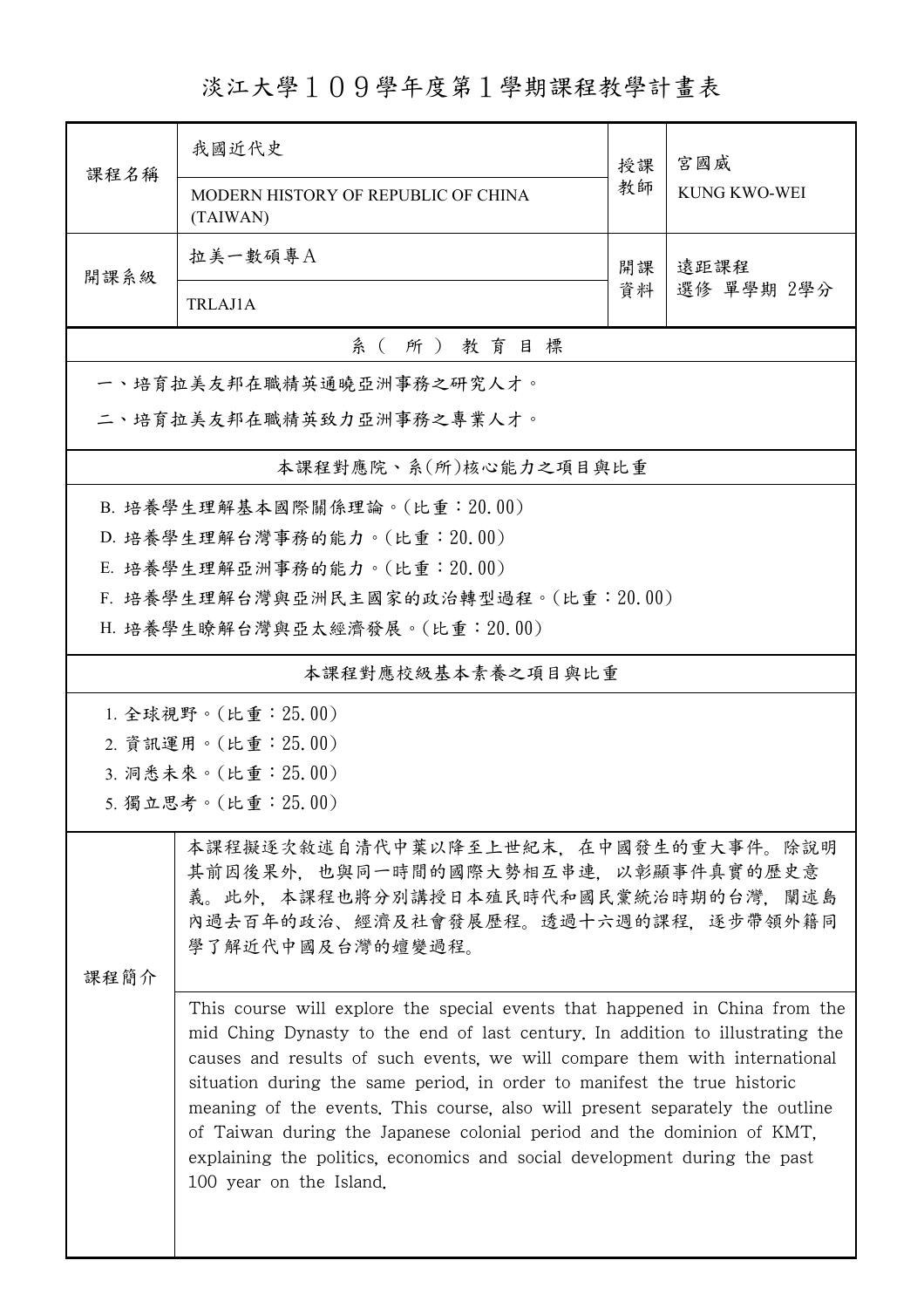## 本課程教學目標與認知、情意、技能目標之對應

將課程教學目標分別對應「認知(Cognitive)」、「情意(Affective)」與「技能(Psychomotor)」 的各目標類型。

一、認知(Cognitive):著重在該科目的事實、概念、程序、後設認知等各類知識之學習。

二、情意(Affective):著重在該科目的興趣、倫理、態度、信念、價值觀等之學習。

三、技能(Psychomotor):著重在該科目的肢體動作或技術操作之學習。

| 序<br>號         | 教學目標(中文)                                                                  |                   |            | 教學目標(英文)                                                                                                                                                                                                                                                                 |                          |  |  |  |
|----------------|---------------------------------------------------------------------------|-------------------|------------|--------------------------------------------------------------------------------------------------------------------------------------------------------------------------------------------------------------------------------------------------------------------------|--------------------------|--|--|--|
| $\mathbf{1}$   | 本課程之目標在於令外籍學生能對<br>中國近兩百年的歷史軌跡建立起一<br>個基本輪廓, 進而了解中國與周邊<br>國家及西方國家關係的發展歷程。 |                   |            | This course aims at establish a basic outline of last<br>200 years of history of China for international<br>students, and furthermore help them to understand<br>the development of the relations of China with her<br>neighboring countries and with western countries. |                          |  |  |  |
|                | 教學目標之目標類型、核心能力、基本素養教學方法與評量方式                                              |                   |            |                                                                                                                                                                                                                                                                          |                          |  |  |  |
| 序號             | 目標類型                                                                      | 院、系(所)<br>核心能力    | 校級<br>基本素養 | 教學方法                                                                                                                                                                                                                                                                     | 評量方式                     |  |  |  |
| 1              | 認知                                                                        | <b>BDEFH</b>      | 1235       | 講述、討論                                                                                                                                                                                                                                                                    | 報告(含口頭、書面)               |  |  |  |
|                | 授課進度表                                                                     |                   |            |                                                                                                                                                                                                                                                                          |                          |  |  |  |
| 週次             | 日期起訖                                                                      |                   |            | 內 容 (Subject/Topics)                                                                                                                                                                                                                                                     | 註<br>備<br>(請註明為同步、非同步課程) |  |  |  |
| 1              | $109/09/14$ ~<br>109/09/20                                                | 清代前期的政經發展及其與外洋的關係 |            |                                                                                                                                                                                                                                                                          |                          |  |  |  |
| $\overline{2}$ | $109/09/21$ ~<br>109/09/27                                                | 兩次鴉片戰爭            |            |                                                                                                                                                                                                                                                                          |                          |  |  |  |
| 3              | $109/09/28$ ~<br>109/10/04                                                | 太平天國之亂            |            |                                                                                                                                                                                                                                                                          |                          |  |  |  |
| $\overline{4}$ | $109/10/05$ ~<br>109/10/11                                                | 自強運動              |            |                                                                                                                                                                                                                                                                          |                          |  |  |  |
| 5              | $109/10/12$ ~<br>109/10/18                                                | 中法戰爭              |            |                                                                                                                                                                                                                                                                          |                          |  |  |  |
| 6              | $109/10/19$ ~<br>109/10/25                                                | 清廷與日本及俄國的關係       |            |                                                                                                                                                                                                                                                                          |                          |  |  |  |
| 7              | $109/10/26$ ~<br>109/11/01                                                | 甲午戰爭              |            |                                                                                                                                                                                                                                                                          |                          |  |  |  |
| 8              | $109/11/02$ ~<br>109/11/08                                                | 義和團之亂             |            |                                                                                                                                                                                                                                                                          |                          |  |  |  |
| 9              | $109/11/09$ ~<br>109/11/15                                                | 戊戌變法與立憲運動         |            |                                                                                                                                                                                                                                                                          |                          |  |  |  |
| 10             | $109/11/16$ ~<br>109/11/22                                                | 期中考試週             |            |                                                                                                                                                                                                                                                                          |                          |  |  |  |
| 11             | $109/11/23$ ~<br>109/11/29                                                | 辛亥革命與民初政況         |            |                                                                                                                                                                                                                                                                          |                          |  |  |  |
| 12             | $109/11/30$ ~<br>109/12/06                                                | 民初軍閥割據與統一         |            |                                                                                                                                                                                                                                                                          |                          |  |  |  |
| 13             | $109/12/07$ ~<br>109/12/13                                                | 中日戰爭              |            |                                                                                                                                                                                                                                                                          |                          |  |  |  |